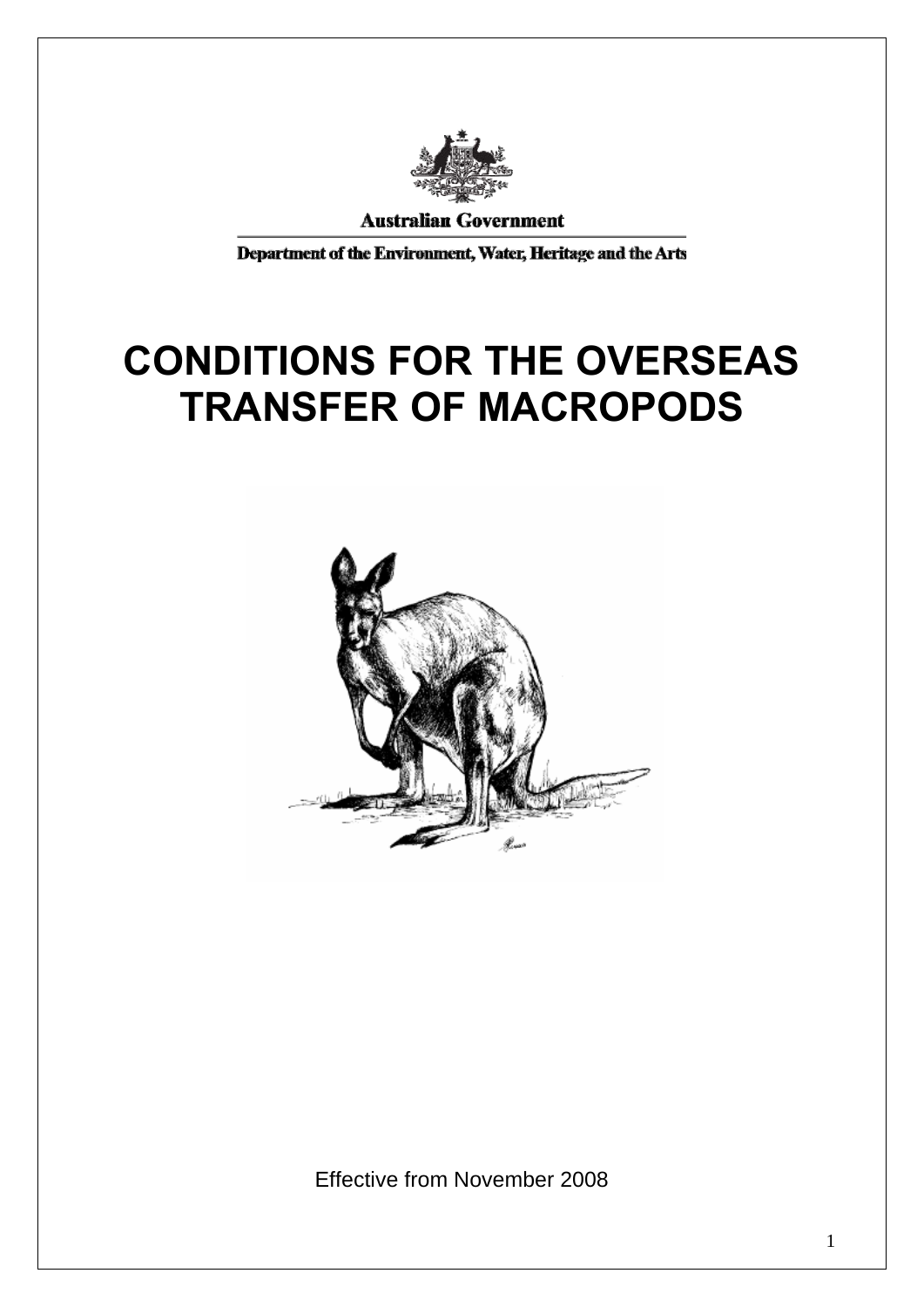# **CONTENTS**

| <b>CONTENTS</b>                    | 2 |
|------------------------------------|---|
| <b>PREAMBLE</b>                    | 3 |
| SELECTION OF EXPORT STOCK          | 4 |
| <b>PRE EXPORT REQUIREMENTS</b>     | 4 |
| <b>TRANSPORTATION REQUIREMENTS</b> | 6 |
| CRATES/BOXES                       | 6 |
| <b>RECIPIENT REQUIREMENTS</b>      | 7 |
| <b>GENERAL ITEMS</b>               | 8 |
| <b>APPENDIX A - CHECKLIST</b>      | 9 |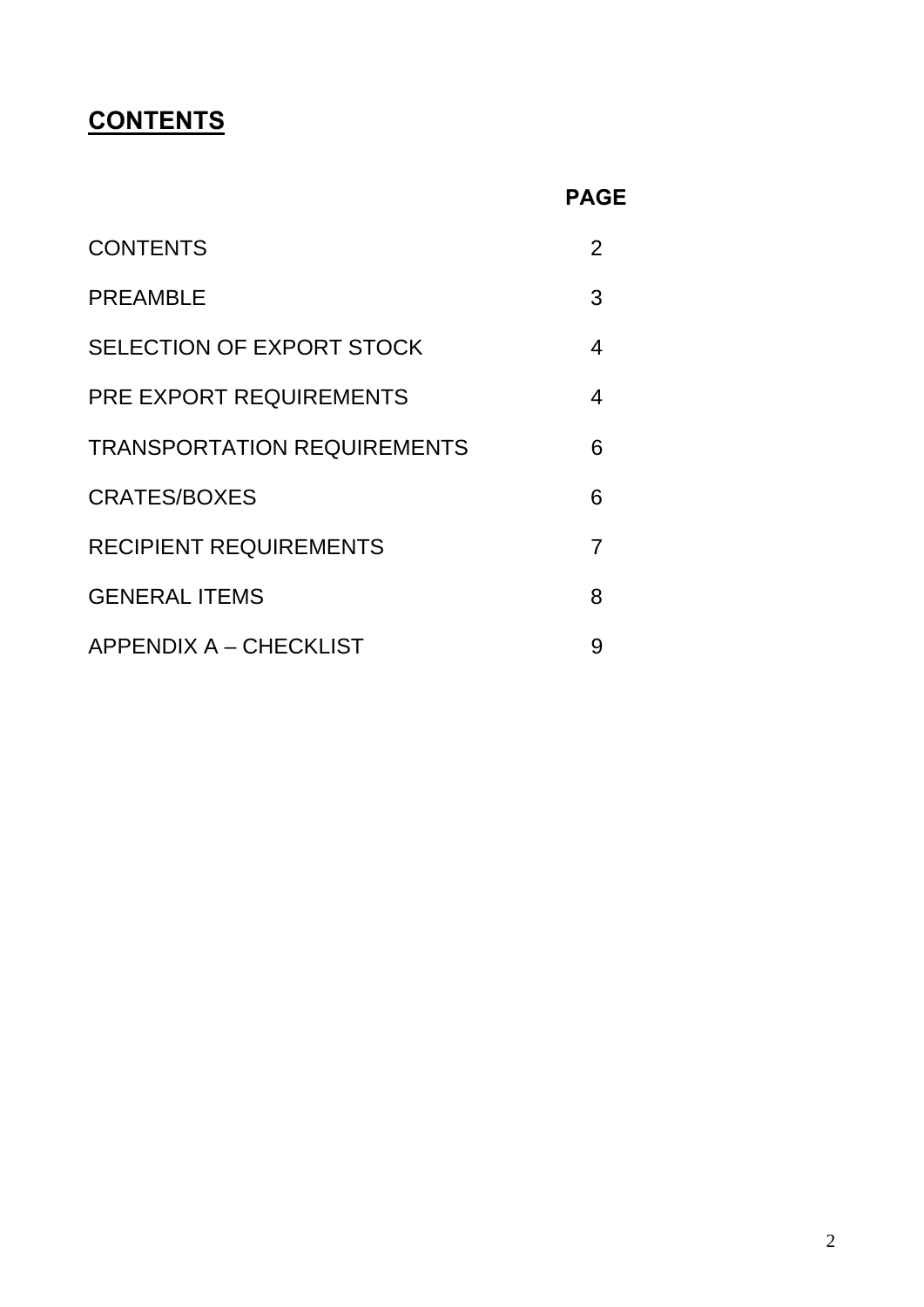# **CONDITIONS FOR THE OVERSEAS TRANSFER OF MACROPODS<sup>1</sup>**

#### **PREAMBLE**

There are approximately 50 extant species of macropod found in Australia. All members are characterised by powerfully developed hind limbs, long hind feet with and an elongated fourth toe. They are a diverse group of animals that fill a broad ecological role within Australia and make up around 40% of the continent's marsupial fauna.

Macropods are divided into three families, the Potoroidae, the Hypsiprymnodontidae and the Macropodidae. The Potoroidae incorporates the smaller macropods and includes the potoroos, bettongs and two of the rat kangaroos. Their diet varies between species but plant roots, tubers and invertebrates tend to be major components. These animals tend to be solitary or form small, loose-knit groups within suitable habitat. The sole extant member of the Hypsiprymnodontidae is the tiny musky rat kangaroo, *Hypsiprymnodon moschatus*.

The Macropodidae includes the larger species of macropod. Despite general similarities in appearance, they have a wide range of adaptations to suit their lifestyle and diet. The hare wallabies, pademelons, swamp wallaby and quokka are predominantly browsing animals feeding on tender shoots or twigs of shrubs and trees. Kangaroos, typical wallabies, rock wallabies and nail tail wallabies are grazers feeding on herbage and grasses. The members of the Macropodidae tend to be more gregarious and can form large, tight-knit, groups known as mobs. This group includes the red kangaroo, which is the largest living macropod, reaching weights inexcess of 90 kg.

Macropod species and individuals are selected for overseas transfer according to approved species management principles. Careful preparation and attention to detail together with the establishment and maintenance of a close liaison between the Australian institution and its overseas counterpart is essential to the success of the macropod transfers and the overall well being of the animals involved.

**The following conditions have been formulated to ensure the welfare of macropods being transferred overseas is protected and that the chances of establishing viable macropod populations in those overseas institutions receiving animals from Australia are maximised. The conditions provide the framework within which it is determined whether the statutory requirements of the** *Environment Protection and Biodiversity Conservation Act 1999* **have been met regarding transportation, accommodation and care en route to, from and in, approved overseas facilities.** 

**These conditions have been developed in consultation with a number of interested groups including the Australasian Regional Association of Zoological Parks and Aquaria (ARAZPA)<sup>2</sup> , in particular, the Monotreme and Marsupial Taxon Advisory Group. The Department of the Environment, Water, Heritage and the Arts (DEWHA) would like to thank the contributors for the work and effort they put into the compilation of this document.** 

**While DEWHA reserves the right to amend these conditions without prior notice to an affected person, every reasonable effort will be made to discuss the amendment prior to its implementation. For further information, please contact Wildlife Trade Assessments, GPO Box 787, Canberra ACT 2601 Australia, phone +61 2 6274 2343, fax +61 2 6274 1921, or email wta@environment.gov.au .** 

 $2$  ARAZPA PO Box 20 Mosman NSW 2088 Australia

 $\overline{a}$ 

 $1$  This document uses the term "Macropod" to refer to members of the suborder Macropodiformes, otherwise known as Macropoid marsupials. The term "macropod" has been retained for simplicity.

Ph 612 9978 4797, Fax 612 9978 4761, email <u>admin@arazpa.org.au</u><br>3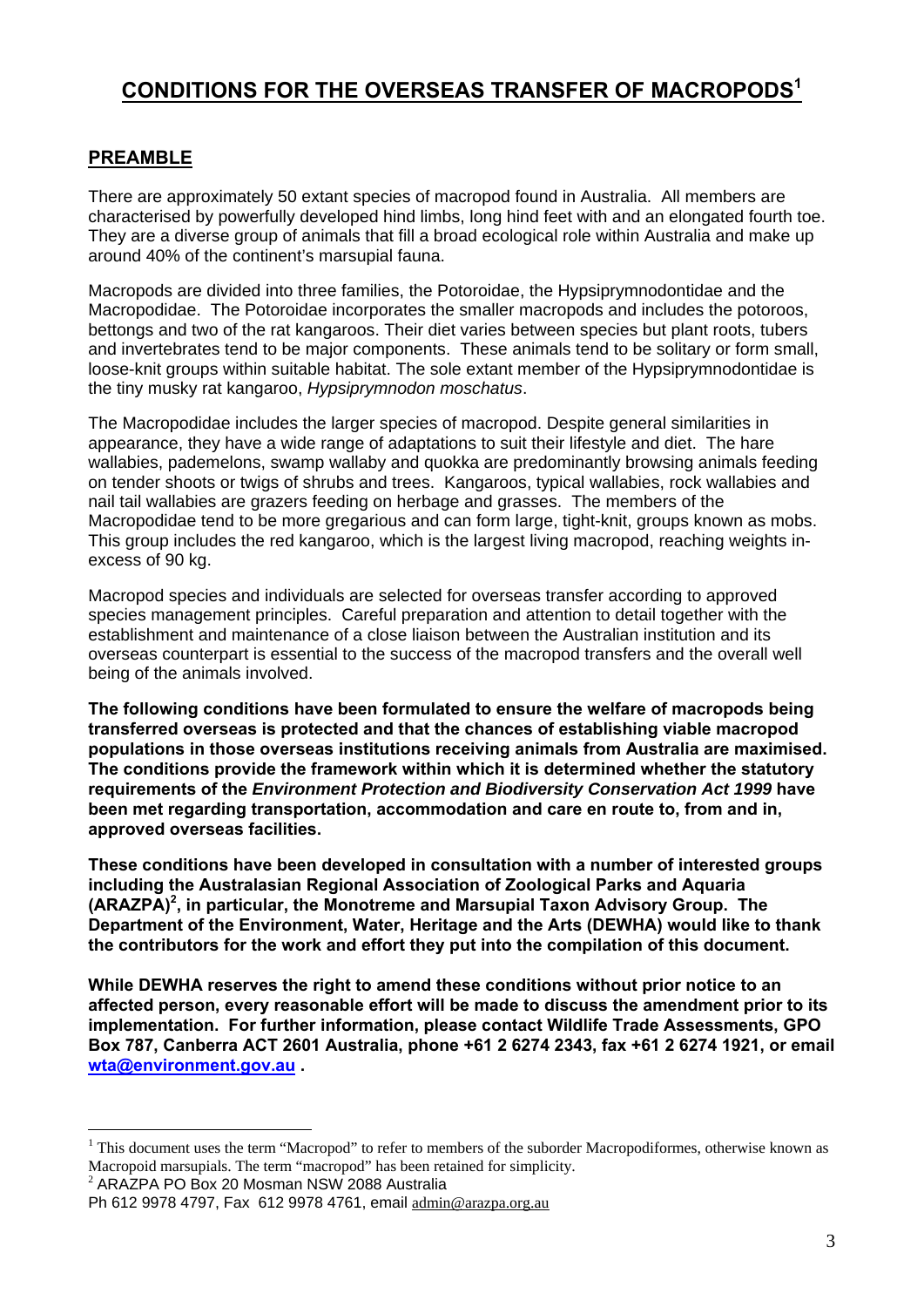# **1. SELECTION OF EXPORT STOCK**

- 1.1 Macropods to be exported must be fully independent (i.e. not dependent on their mother for food or other resources) unless they meet the conditions outlined in point 1.4.
- 1.2 All macropods to be transferred must have been captive-bred and/or be thoroughly conditioned to captivity. Macropods of wild origin may only be exported where they have not been acquired for the purposes of export.
- 1.3 Due to the increased incidence of animal-human aggression in some hand-raised animals, male macropods that have been hand-raised must not be transferred to overseas institutions.
- 1.4 Female macropods with dependent young may only be selected for transfer if the young will, at the time of transfer, be no older than one quarter of their normal pouch life for the species (i.e. at an early stage of development permanently attached to the nipple and unfurred). The recipient and DEWHA will need to approve the transfer of any such female macropods with dependent young.
- 1.5 DEWHA must be advised of the specific role each animal being exported will play at the receiving institution (i.e. only for display, to become part of a breeding group, etc). Animals that are exported to join a breeding group/program should be as genetically and demographically suitable to that group/program as possible.
- 1.6 Sub-adult macropods generally have a better chance of adapting to new environments than adult macropods. Sub-adults should be chosen in preference to adult animals for export, unless sound species management requirements are identified as reasons for the selection of adults.
- 1.7 The animals selected for shipment must be of a suitable temperament for the receiving institution's enclosure.
- 1.8 Animals must not be selected or exported for the purpose of a circus or similar activity.

#### **2. PRE EXPORT REQUIREMENTS**

- 2.1 Animals to be exported must be physically examined by a veterinary surgeon experienced in the care and treatment of macropods, fourteen to twenty one days prior to the date of export.
- 2.2 A Certificate of Health issued by the examining veterinary surgeon in respect to each animal being exported must be provided to DEWHA before the animal is exported.
- 2.3 The certificate shall indicate:
	- a) Species;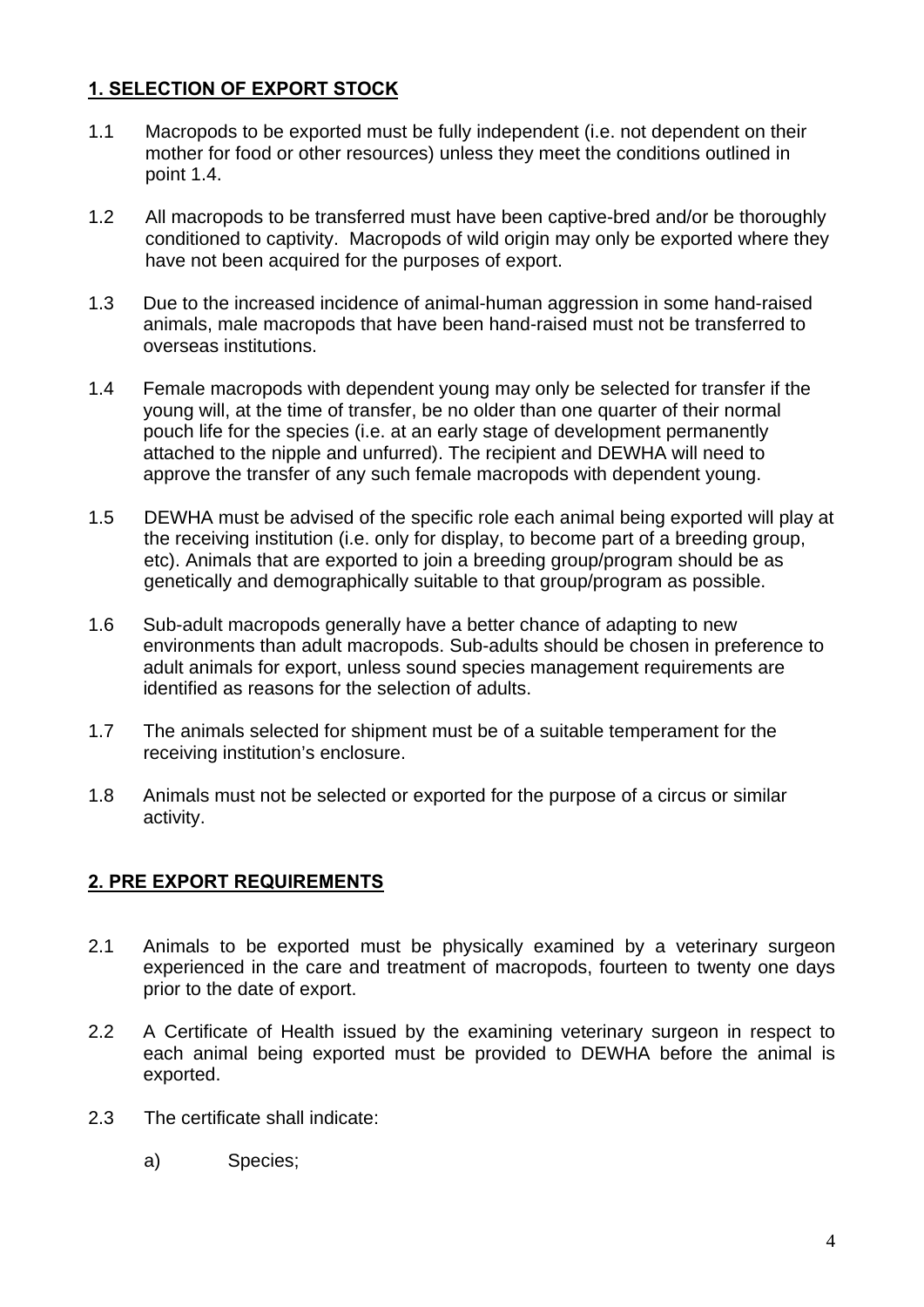- b) transponder implant number or the details of other identification (e.g. tag number);
- c) age (or where age is unknown, estimated age),
- d) sex;
- e) weight and general condition (as assessed by an experienced macropod keeper or a veterinarian from the exporting zoo). Animals in fair to poor condition cannot be exported;
- f) condition of teeth and gingivae;
- g) the results of an internal and external parasite examination from the individual to be exported. All animals must be treated for common internal and external parasites regardless of the results of the examination and the name and amount of the antiparasitic drugs given;
- h) the results of a complete haematological and serum biochemical examination with comments on interpretation;
- i) that the animal does not have a history of any unresolved infectious disease (a medical record for the animal must be supplied to the receiving institution). Minor and self limiting diseases (such as macropodid pox virus in young macropods) are not necessarily a barrier to export but must be assessed and a judgement made by a veterinarian from the exporting institution who is experienced in macropod health and disease;
- j) the type and amount of any vaccination or other drugs administered to the animal within the two weeks prior to export,;
- k) that the animal is free from clinical signs of disease or abnormalities that may have an impact on its ongoing health and well-being;
- I) that the animal is not caring for or carrying young older than one quarter of the normal pouch life for the species, i.e. the young is at an early stage of development permanently attached to the nipple and unfurred; and
- m) the results of any tests required by the importing country.
- 2.4 Each animal to be exported must be implanted with a suitable microchip transponder identification system or similarly permanently identified using a passive integrated transponder tag inserted subcutaneously on the dorsal midline between the scapulae, The system used must be universally accepted and be able to be read at both the sending and receiving institutions. The identification system must record, at a minimum, a unique identification number for the animal. Details of the data recorded on the implant must be provided to DEWHA.
- 2.5 Where possible, pre-shipment crate familiarisation of the macropods should be provided to reduce stress.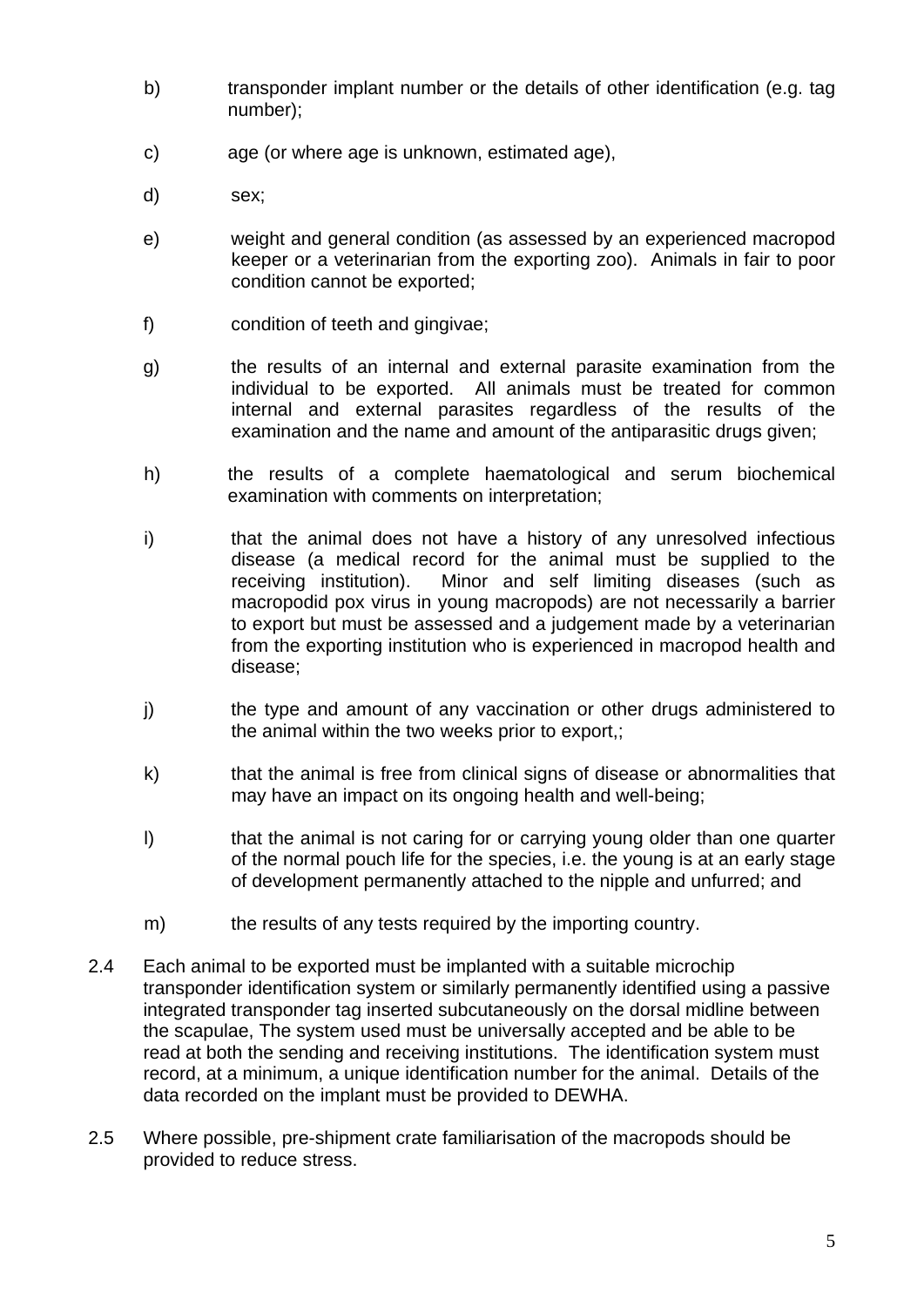# **3. TRANSPORTATION REQUIREMENTS**

3.1 During transfer to and from the airport, the animals must be accompanied by personnel experienced in macropod care. If long stopovers or delays are anticipated during transfer, provisions should be made to have personnel accompanying the animals on the entire trip.

Note: If it is intended that the accompanying personnel will be staff from the overseas recipient, then approval will be required from DEWHA. This approval will only be given where the recipient currently houses macropods, and the selected personnel are experienced in macropod care..

- 3.2 Macropods must not be removed from the crates or handled in transit unless it is considered essential by the accompanying zoo personnel.
- 3.3 Macropods must not be subjected to extreme temperatures during transport, including plane changes and stopovers.
- 3.4 Noise, and time from crating to destination, must be kept to a minimum.
- 3.5 All relevant medical and species management documentation must accompany the animals being transferred.
- 3.6 At the discretion of the exporting veterinarian, sedation of animals using short or long-acting neuroleptic agents may be employed for macropods being transferred.
- 3.7 A copy of the recommended protocol for release from crates is to accompany the shipment (see 5.2 f)
- 3.8 Sufficient and appropriate food and water must be provided for the animals during the journey.

#### **4. CRATES/BOXES**

 $\overline{a}$ 

- 4.1 Macropods must be transferred individually in accordance with IATA standards relevant to that species<sup>3</sup>
- 4.2 In addition to the relevant IATA standards, the following conditions apply:
	- (a) macropod transport containers must not have internal frames.
	- (b) macropod transport containers must not have slatted floors.
	- (c) substrate and food items to be used during the shipment must meet the approval of the importing and transit countries.
	- (d) if Australian native flora, the food to accompany the macropods must be included on the export permit application submitted to DEWHA.
	- (e) sawdust should not to be used as a substrate due to risk of inhalation.

<sup>&</sup>lt;sup>3</sup> International Air Transport Association (IATA) Live Animals Regulations - Container Requirement 83 and other requirements relevant to species (Edition Current at time of publication -  $34<sup>th</sup>$  Edition October 2007).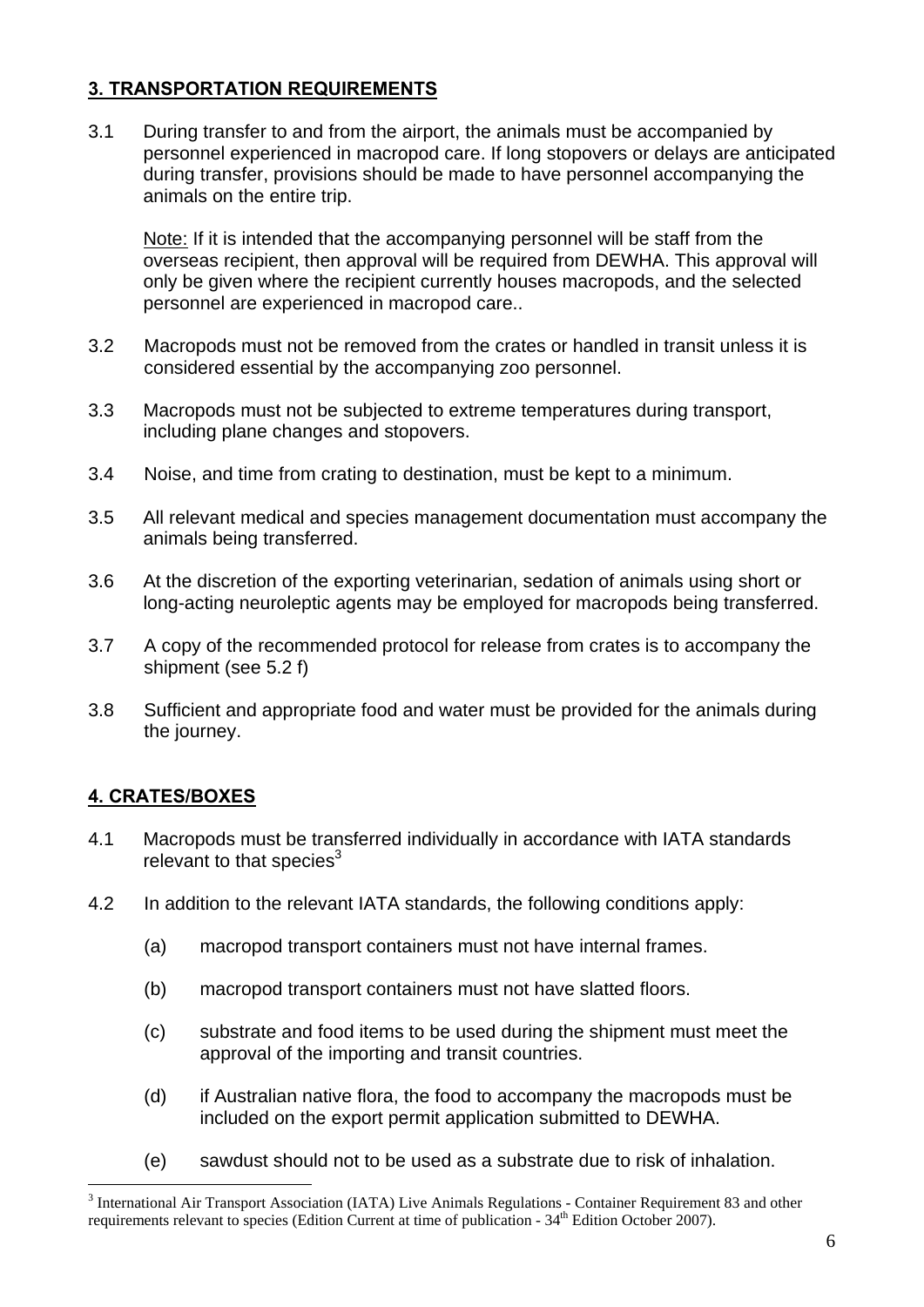(f) the padding on the internal ceiling should not be able to be eaten or pulled off. A padded wire ceiling may be used instead of plywood if approved by IATA.

#### **5. RECIPIENT REQUIREMENTS**

 $\overline{a}$ 

- 5.1 The exporter should supply to the recipient a diet sheet, including consumption rates, for the macropods being exported a minimum of 8 weeks prior to the shipment.
- 5.2 The recipient must have in place the following facilities and procedures that comply with the relevant ARAZPA Accreditation Standards<sup>4</sup> at the time of export. The New South Wales Macropod Standards<sup>5</sup> or other relevant standards should be used as a guide in assessing the suitability of the facility (advise DEWHA if planning to use other standards):
	- (a) an enclosure suitable for ensuring the continued behavioural and biological wellbeing of the animals being transferred; and
	- (b) security arrangements sufficient to prevent the escape of animals, interference or threatening behaviour from other animals or the public and acts of macropod aggression towards members of the public; and
	- (c) adequate provision of feed and water for the species in question; and
	- (d) maintenance of animal hygiene; and
	- (e) procedures and facilities to facilitate macropod capture, separation and treatment; and
	- (f) a release from container protocol to be employed upon the animal's arrival; and
	- (g) access to a veterinary surgeon experienced in the care and treatment of macropods, and
	- (h) adequate knowledge of the husbandry requirements of the species being transferred.
- 5.3 If the recipient does not currently house macropods of the type being transferred, it must send staff to the exporting institution, or to another institution approved by the exporting institution, to be trained in appropriate macropod management. The keeping staff sent for training must be those that will be caring for the animals at the receiving zoo. Both veterinary surgeons and keepers must be trained for a minimum of 2 weeks. Training must include information on biology, diet, breeding, specific macropod diseases as well as keeping, handling and capture myopathy. Training must be satisfactorily completed and signed off by the exporting institution prior to any shipment taking place.

<sup>&</sup>lt;sup>4</sup> ARAZPA Accreditation Standards, available at http://www.arazpa.org.au/Accreditation/default.aspx (2008)  $\frac{5 \text{ Standerde for Erhibitive}$  Australian mammals in Naw South Wales, Australiable st.  $5$  Standards for Exhibiting Australian mammals in New South Wales. Available at:

http://www.dpi.nsw.gov.au/\_\_data/assets/pdf\_file/0019/121537/australian-mammal-exhibition-standards.pdf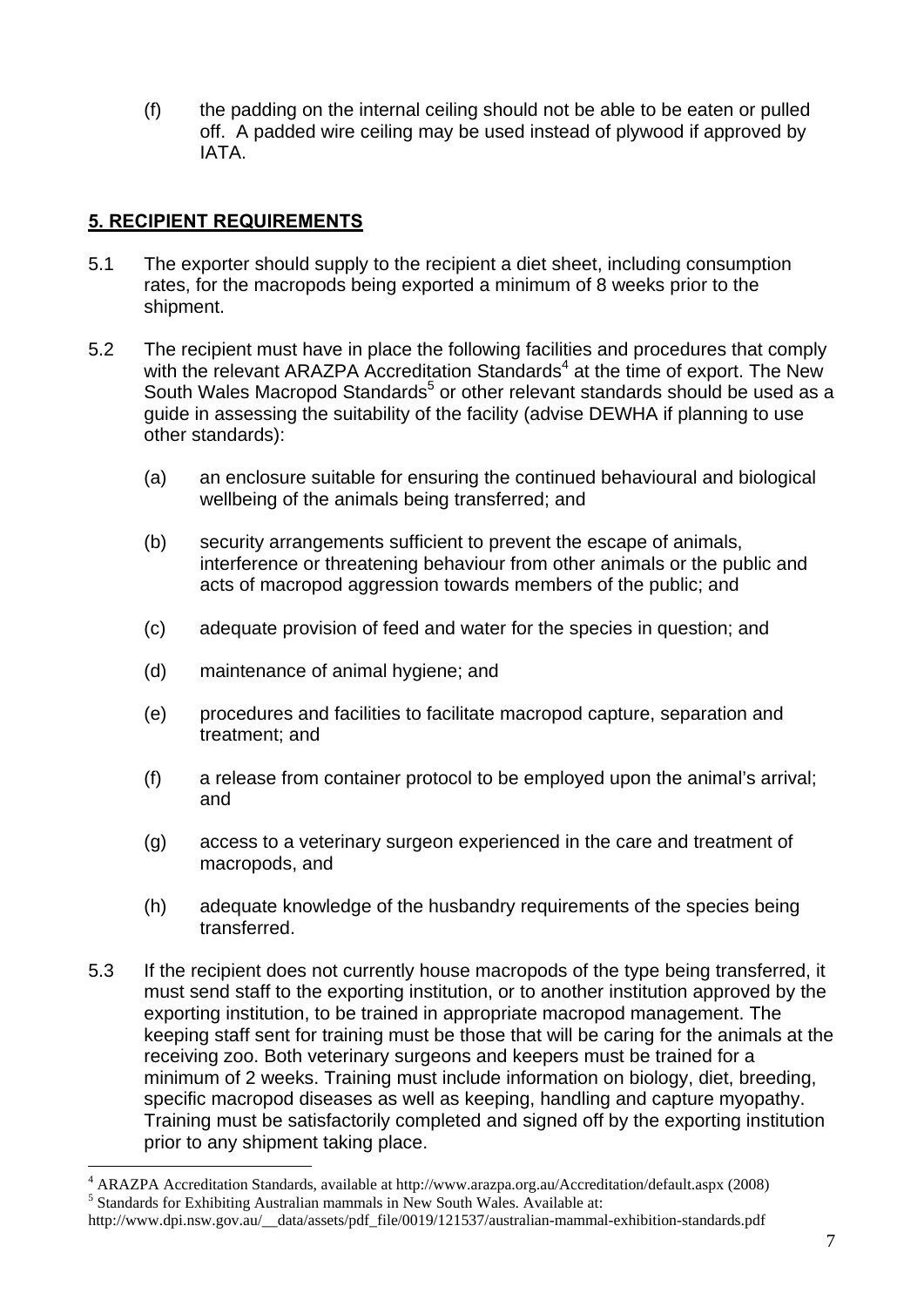#### **6. GENERAL ITEMS**

6.1If the species being transferred is listed as a threatened species under the *Environment Protection and Biodiversity Conservation Act 1999* (excluding the conservation dependent category), the overseas recipient institution is required to enter into a legally enforceable agreement (Ambassador Agreement). This document is a three-way agreement between the overseas recipient, the Australian exporter and DEWHA and stipulates a number of conditions that must be met and maintained for the duration of the lives of the macropods and any progeny. Threatened species listings may be obtained from DEWHA, or accessed at:

www.environment.gov.au/biodiversity/threatened/species/index.html

6.2Arrangements must be made between the recipient and the exporting zoo to ensure the establishment and maintenance of a close liaison and regular communication on matters affecting the management and health of the macropods in the overseas recipient's facilities. This may consist of an exchange of telephone and email contact details between veterinarians and relevant husbandry staff to facilitate the provision of ongoing advice if required. Where there is no common language between keeping or veterinary staff at the recipient and exporting institutions, a translator with knowledge of animal husbandry and veterinary specialist terminology should be available (at the recipients expense).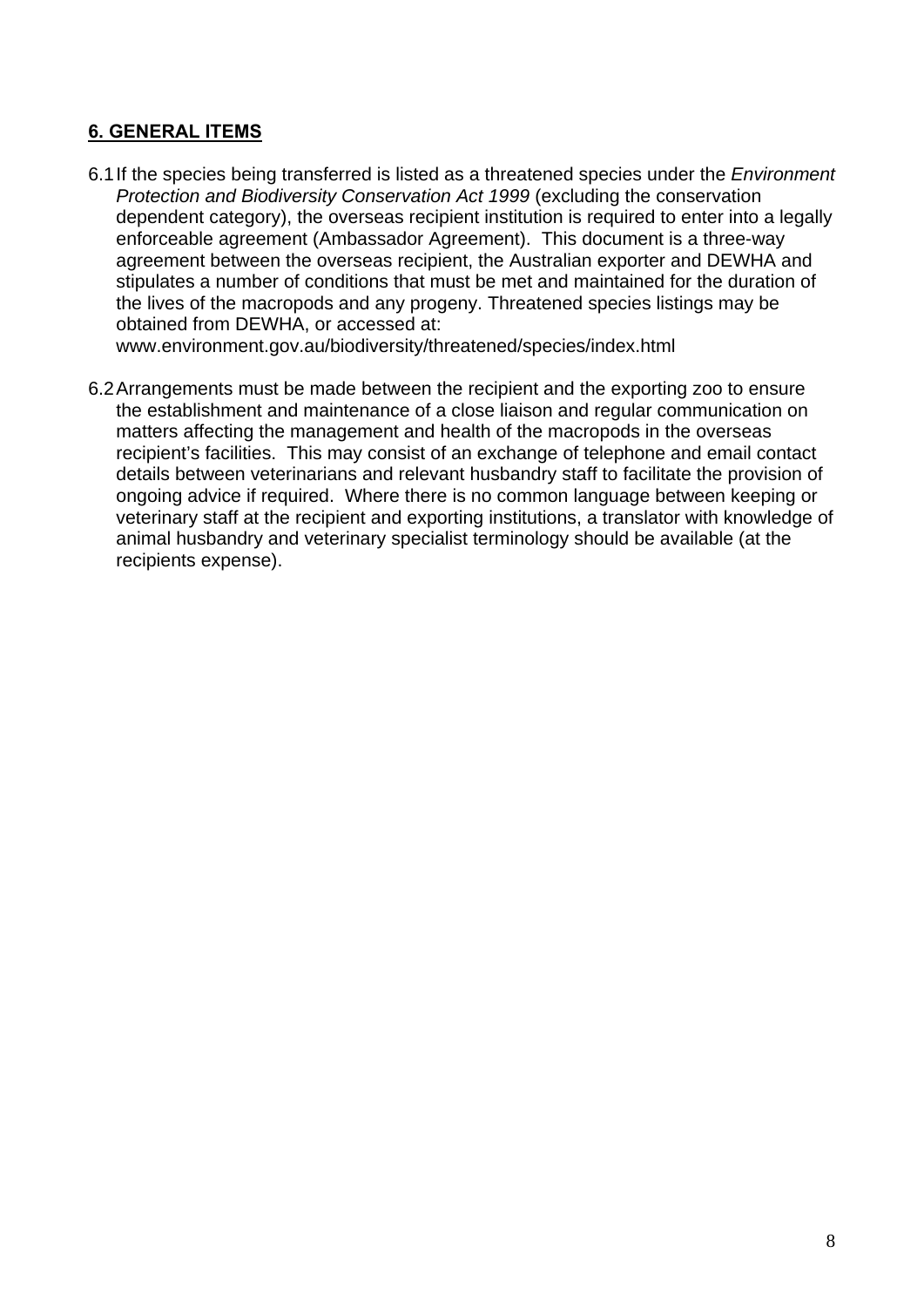### **Appendix A**

#### **Checklist for Satisfying Conditions**

This checklist is designed for the use of applicants to ensure that all conditions have been met. Items in **bold** indicate where information must be supplied to DEWHA. Required information will also be requested on Supplementary Form G (Macropod Specific Version) to the Permit Application (excepting the Ambassador Agreement, which is referred to on Supplementary Form C).

#### **1. SELECTION OF EXPORT STOCK**

 $\Box$  Macropods fully independent or meet requirements of 1.4 (1.1)

 $\Box$  Captive-bred macropods selected (1.2)

**OR** 

 $\Box$  Justification provided for selection of captive conditioned wild origin macropods

 $\Box$  No hand-reared males included in export group (1.3)

 $\Box$  All macropods free of dependent young (1.4)

#### **OR**

 **Young will be below age thresholds at time of transfer and recipient and DEWHA have agreed to their transfer** 

 $\Box$  Macropods not to form part of a breeding group/program (1.5)

#### **OR**

 $\Box$  Macropods genetically suitable for placement within the breeding group/program

 $\Box$  All macropods for export are sub-adults (1.6)

**OR** 

 $\Box$  Justification provided for selection of adults (1.6)

 $\Box$  Animals of suitable temperament for receiving enclosure (1.7)

**Information on age, origin, temperament and breeding plans provided to DEWHA**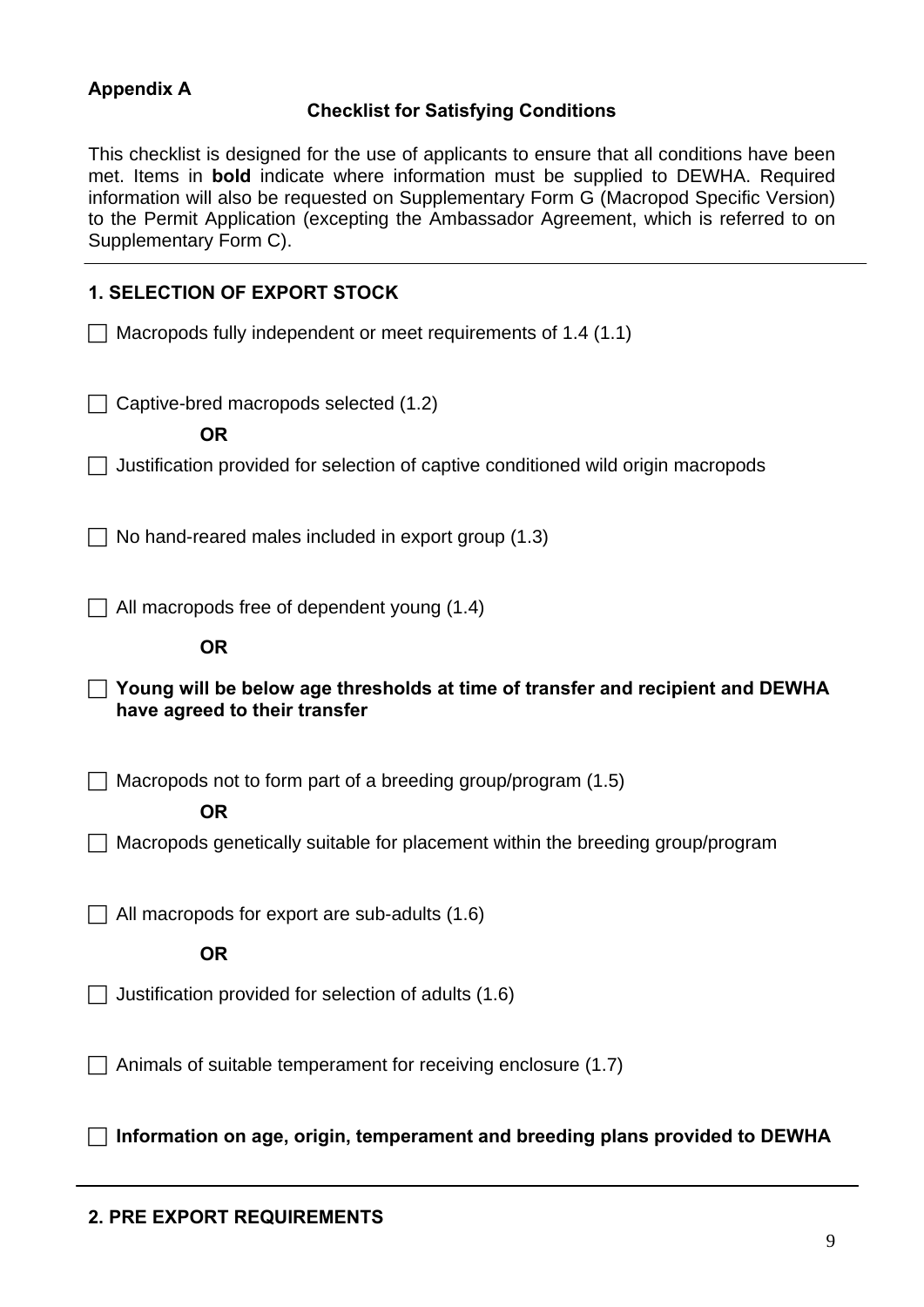$\Box$  Veterinary examination performed (2.2)

 **Certificate of Health, satisfying all relevant conditions, supplied to DEWHA (2.3 & 2.4)** 

 **Microchip implanted in each animal to be transferred and microchip data supplied to DEWHA (2.5)** 

 $\Box$  Pre-shipment crate familiarisation provided (2.6)

#### **3. TRANSPORTATION REQUIREMENTS**

**Information on personnel to accompany macropods supplied to DEWHA (3.1)** 

 $\Box$  Personnel familiar with transit and post-flight conditions (3.2-3.8, 4.1-4.3)

#### **4. CRATES/BOXES**

**Details of crates supplied to DEWHA (4.1 & 4.2)** 

 $\Box$  No native food species to accompany animals

**OR** 

**Native food species for journey included on permit application (4.2d)** 

#### **5. RECIPIENT - REQUIREMENTS**

 $\Box$  Exporter has supplied diet sheet to recipient (5.1)

 $\Box$  Recipient has suitable enclosure for species being transferred (5.2a)

 $\Box$  Recipient has adequate security arrangements (5.2b)

 $\Box$  Recipient is capable of maintaining animal hygiene (5.2d)